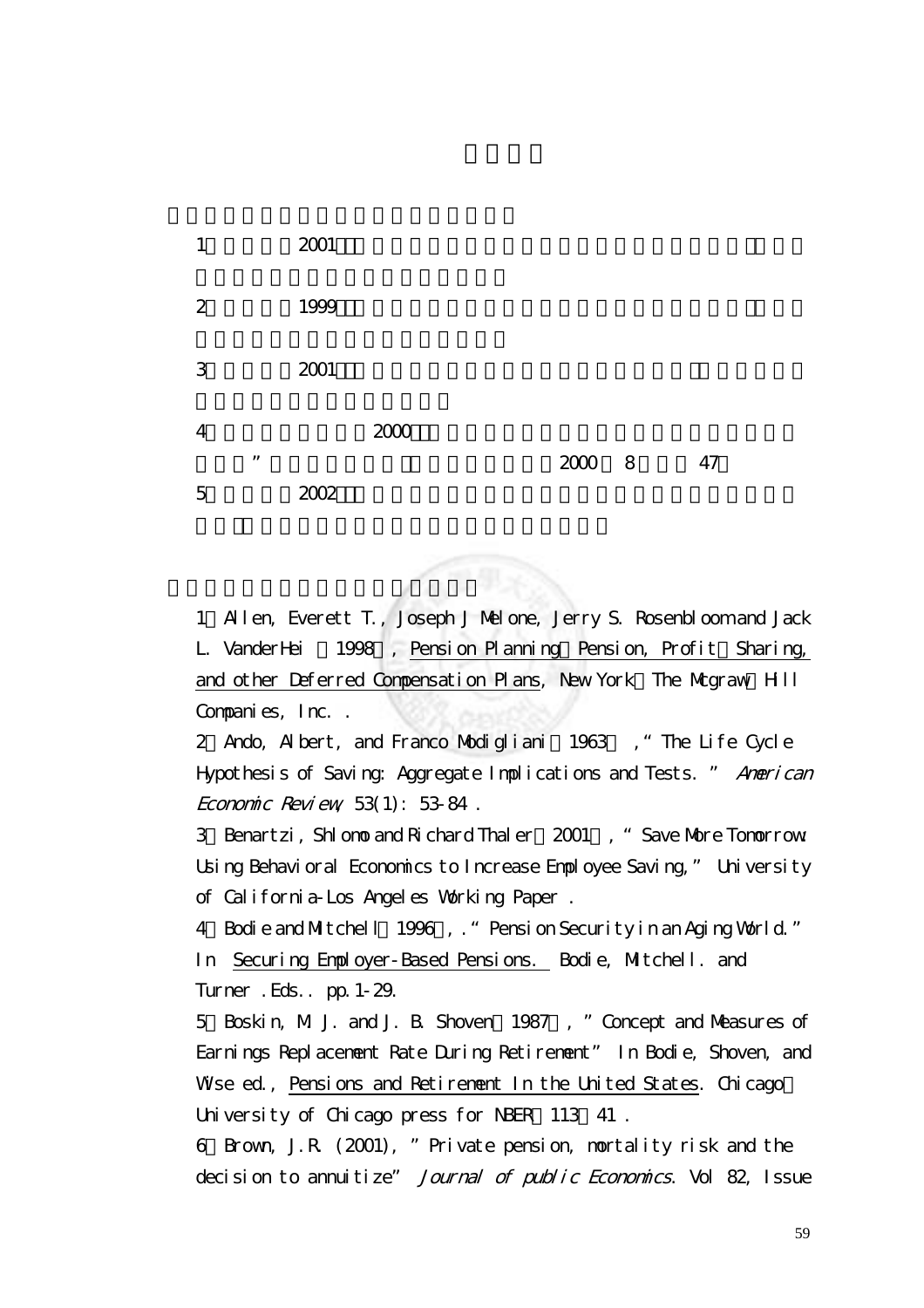l. pp 29-62 .

7、Choie, Kenneth S. (1992), "Caveats in Immunization of Pension Liabilities." Journal of Portfolio Management, Winter, pp. 54-69. 8 Clark, Robert L. and Sylvester J. Schieber. 2000, "Taking the Subsidy Out of Early Retirement: Converting to Hybrid Pensions." Pension Research Council Working Paper 1000-9. Philadelphia, PA; Wharton School.

9、Good, Jeremy.(2000), "Some Financial Implications of US Pension Actuarial methods and Assumptions". Unpublished PhD dissertation, Wharton School. Philadelphia, PA.

10、 Gokhale, Jagadeesh, Laurence J. Kotlikoff, and John Sabelhaus. (1996). " Understanding the Postwar Decline in U.S. Saving: A Cohort

Analysis." Brookings Papers on Economic Activity, 1:315-407.

11 Gustman, Alan L., Steinmoier, Thomas L. 1999, "Effects of pensions on saving: Analysis with data from the health and retirement study." Carnegie-Rochester Conference Series on Public policy, 50:271-324 .

12、 Choi, James J., David Laibson, Brigitte Madrian, and Andrew Metrick. 2002." For Better or For Worse: Default Effects and 401(k) Savings Behavior" Pension Research Council Working Paper 2002-2. Philadelphia, PA: Wharton School .

13 Kopp, S. J. and L. W. Sher(1998), "A Benefit Value Comparison of a Cash Balance Plan with a Traditional Final Average Pay Defined Benefit Plan," The Pension Forum  $11\quad 1$ , Society of Actuaries: 9. 14、 Kusko, Andrea L., James M. Poterba, and David W. Wilcom.

1998 , "Employee Decisions and 401(k) Plans." In Living with Defined Contribution Pension. Mitchell, Olivia and Sylvester Scheiber.ed. .Eds. Pension Research Council. University of Pennsylvania.

15 Lantry, Terry L, 1997, "Defined contribution: Is it right for public pension plans?" Employee Benefits Journal, Brookfield; Dec; Vol. 22, Iss. 4 .

16 Logue and Rader, 1998, "Managing Pension fund Risk." In Managing Pension Plan. Logue, Dennis E. and Jack S. Rader .Eds. Harvard